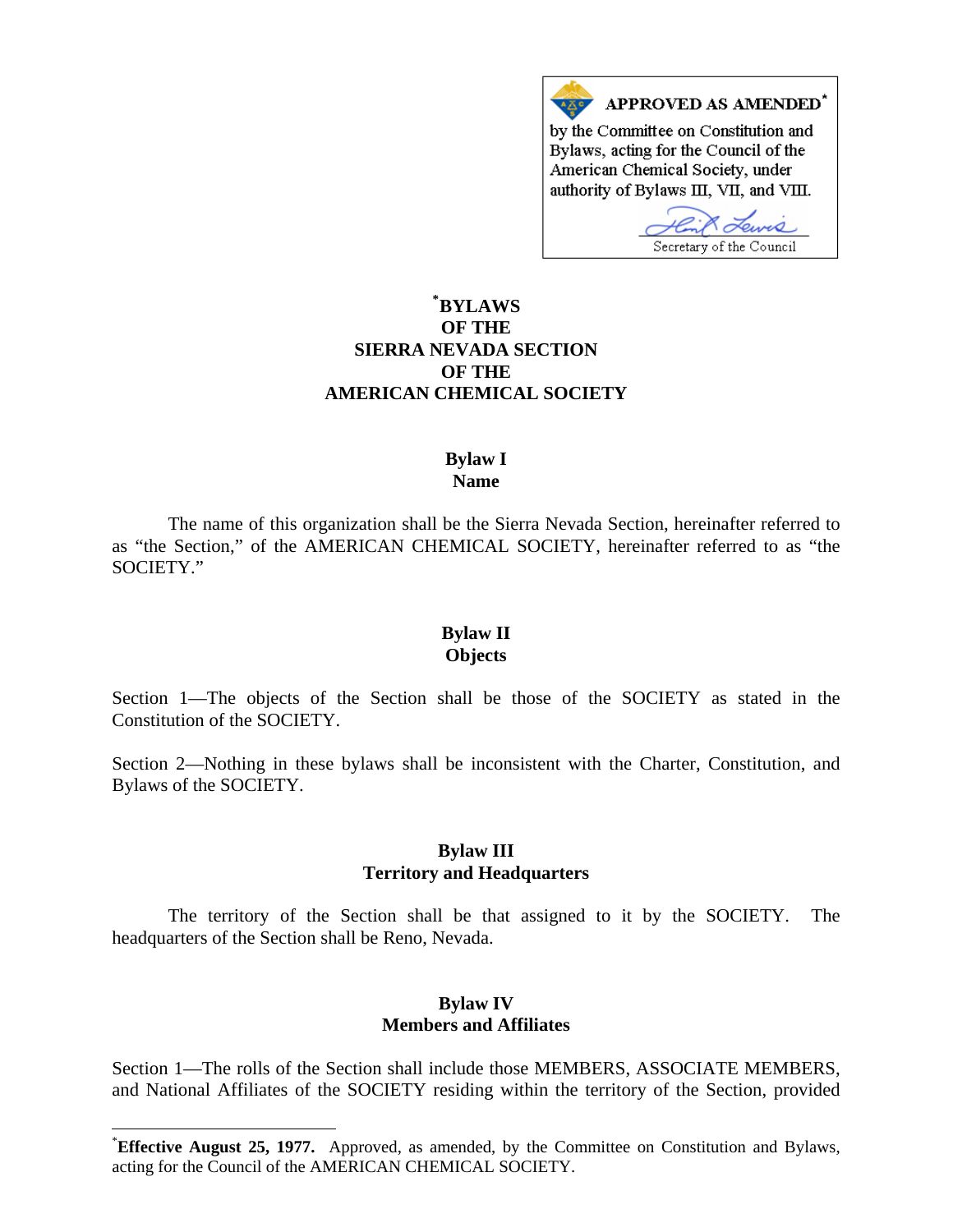that exceptions to this rule shall be made in conformity with the Constitution and Bylaws of the SOCIETY.

Section 2—The Section may have Local Section Affiliates as authorized in the Constitution and Bylaws of the SOCIETY.

Section 3—MEMBERS, ASSOCIATE MEMBERS, and affiliates shall have such rights and privileges as are accorded them by the Constitution and Bylaws of the SOCIETY. ASSOCIATE MEMBERS may not hold elective positions or serve as Temporary Substitute Councilors. Affiliates may not vote or hold office.

# **Bylaw V Organization**

Section 1—The officers of the Section shall be a Chair, Chair-Elect, Secretary, and Treasurer. The offices of Secretary and of Treasurer may be held by the same person.

Section 2—The Section shall have Councilors and Alternate Councilors as provided in the Constitution and Bylaws of the SOCIETY.

Section 3—The Executive Committee shall consist of the officers of the Section, the Immediate Past Chair, the Councilors, and the Alternate Councilors.

## **Bylaw VI Manner of Election and Terms of Office**

Section 1—Elected officers of the Section shall serve for a term of one year, beginning on January 1, or until their successors qualify. Upon completion of his term of office, the Chair-Elect shall succeed to the office of Chair.

Section 2—Councilors and Alternate Councilors shall serve for a term of three years beginning on January 1.

Section 3—In the event of a vacancy in the office of Chair, the Chair-Elect shall assume the added duties of the Chair for the unexpired term. All other vacancies shall be filled by the Executive Committee by interim appointment for the period up to the next annual election, at which time the Section shall choose a MEMBER to fill out the unexpired term, if any. In the event the office of Chair-Elect is filled by such interim appointment, the Section shall elect both a Chair and a Chair-Elect at its annual election.

Section 4—The Executive Committee shall appoint a Nominating Committee consisting of a Chair and two members not later than September of each year. Not more than one member of the Executive Committee may be a member of the Nominating Committee.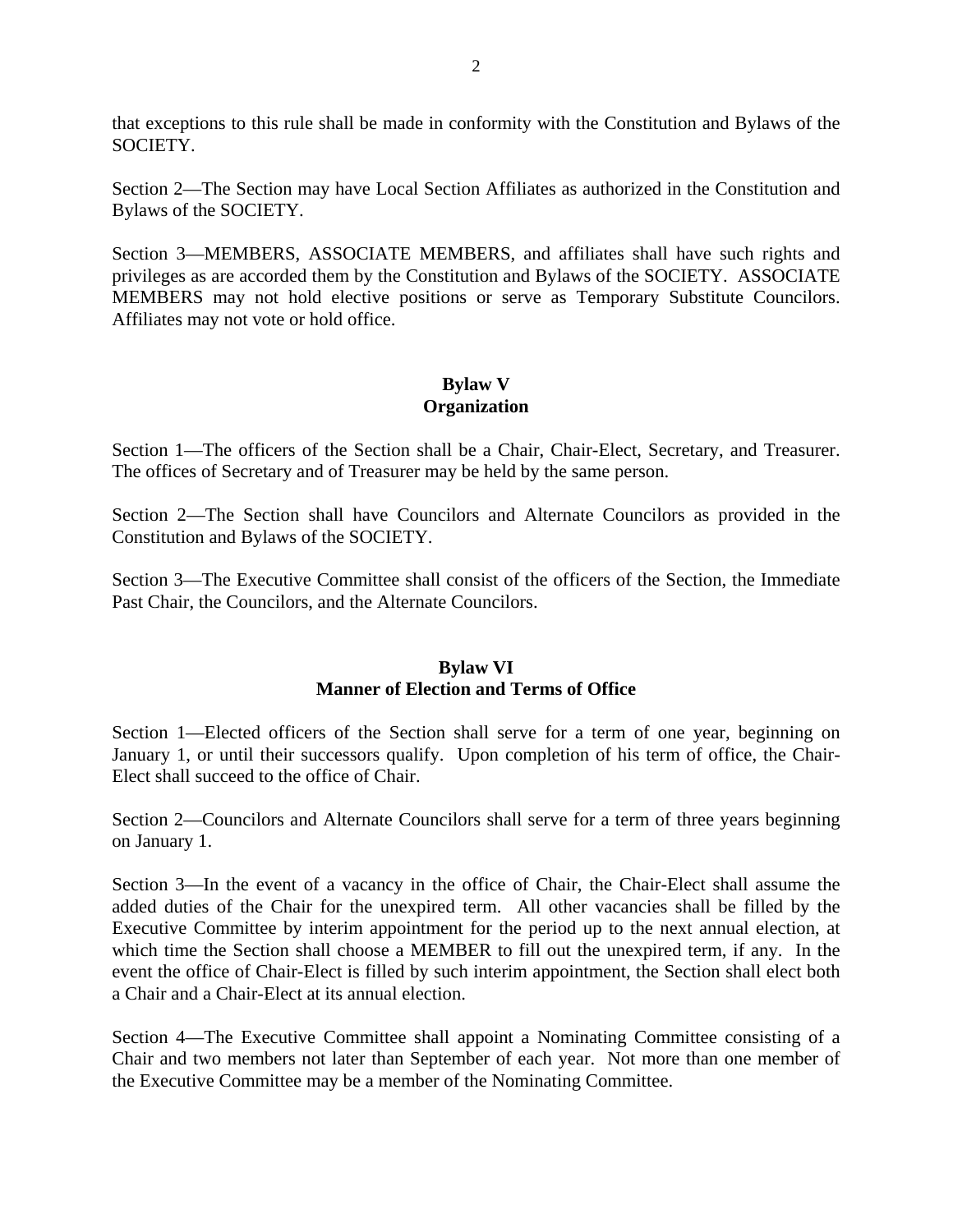Section 5—The Nominating Committee shall nominate one or more persons for each elective position for which a vacancy will occur and shall make a report at a regular meeting of the Section. With the exception of the Chair and Chair-Elect, the incumbent of any elective position may be renominated. Nominations from the floor or by petition are in order, following the report of the Committee. No nominee's name shall be placed on the ballot unless he has stated his willingness to serve if elected.

Section 6—The election for all positions except those of Councilor and Alternate Councilor shall be held at a following regular meeting which shall be held at a date such that election results can be certified to the Executive Director of the SOCIETY by December 1. A tie vote shall be resolved by vote of the members of the Executive Committee.

Section 7—Councilors and Alternate Councilors shall be elected by a mail ballot of the members of the Section.

### **Bylaw VII Duties of Officers and Executive Committee**

Section 1—The duties of the officers shall be those customarily performed by such officers, together with those responsibilities prescribed by the Constitution and Bylaws of the SOCIETY and by these bylaws and such other duties as may be assigned from time to time by the Executive Committee.

Section 2—The Chair of the Section shall serve as Chair of the Executive Committee and shall appoint all committees authorized in these bylaws or by the Executive Committee.

Section 3—The Executive Committee shall be the governing body of the Section, and, as such, shall have full power to conduct, manage, and direct the business and affairs of the Section in accordance with the Constitution and Bylaws of the SOCIETY and these bylaws.

### **Bylaw VIII Committees**

The Executive Committee shall establish committees as necessary for the proper operation of the Section.

# **Bylaw IX Meetings**

Section 1—The Section shall hold regular meetings at places and times designated by the Executive Committee.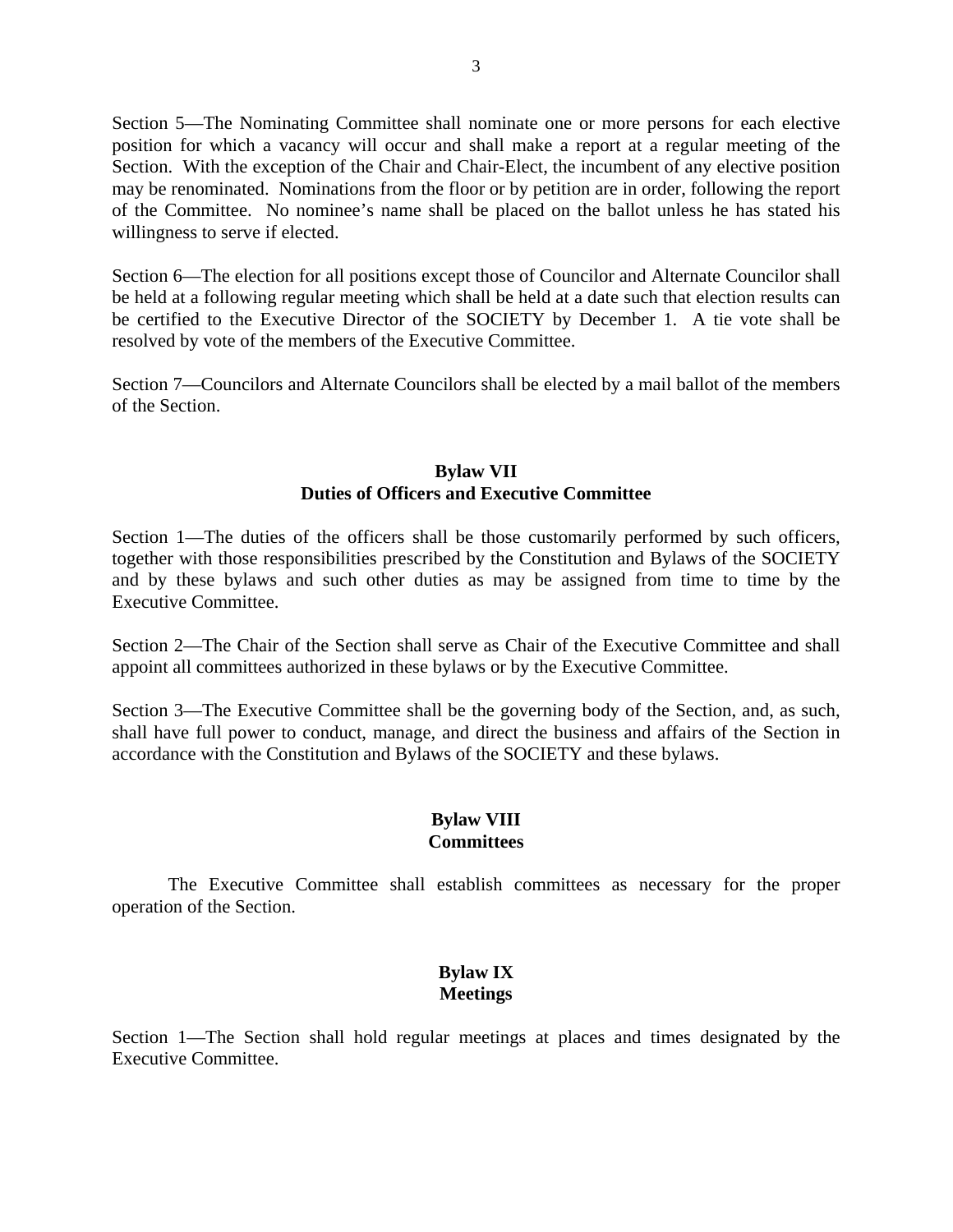Section 2—The Section may hold special meetings at the call of the Executive Committee or at the written request of fifteen members of the Section. The notices of special meetings shall state the exact nature of the business to be considered and no other business shall be transacted at such meetings.

Section 3—Due notice of all meetings shall be sent to each member and affiliate of the Section. A quorum for transaction of business at a Section meeting shall consist of the larger of fifteen or 10% of the members of the Section. No business shall be transacted in the absence of a quorum.

Section 4—The Executive Committee shall meet upon due notice to its members at the call of the Chair or at the request of a majority of the members of the Committee. In the absence of a quorum, which shall be a majority of the members of the Executive Committee, called meetings of the Executive Committee shall adjourn to a date.

# **Bylaw X Finances**

Section 1—All assigned National Affiliates and members of the Section may be assessed such annual Local Section dues as may be set by the Executive Committee.

Section 2—The annual dues of Local Section Affiliates shall be set by the Executive Committee in accordance with the Constitution and Bylaws of the SOCIETY. Failure to pay such dues for the current year shall automatically terminate the affiliation. At the discretion of the Executive Committee, Student Affiliates of the SOCIETY may be enrolled as Local Section Affiliates without the payment of Section dues.

## **Bylaw XI Amendments**

Section 1—A proposed amendment to these bylaws must first be submitted in writing to the Executive Committee. If it is approved by a majority of the Executive Committee, the Secretary shall furnish all members of the Section with copies of the proposed amendment at the time when notice of the next meeting of the Section is given.

Section 2—At the second meeting of the Section after notice of the proposed amendment is given, the amendment will be adopted if it receives an affirmative vote by two-thirds of the members present.

Section 3—Any proposed amendment not approved by the Executive Committee within 60 days from the time it is submitted thereto, may be brought to a vote of the membership in the aforementioned manner by a petition signed by not less than fifteen members of the Section.

Section 4—Amendments to these bylaws, after adoption by the Section, shall become effective upon approval by the Council of the SOCIETY unless a later date is specified in the amendment.